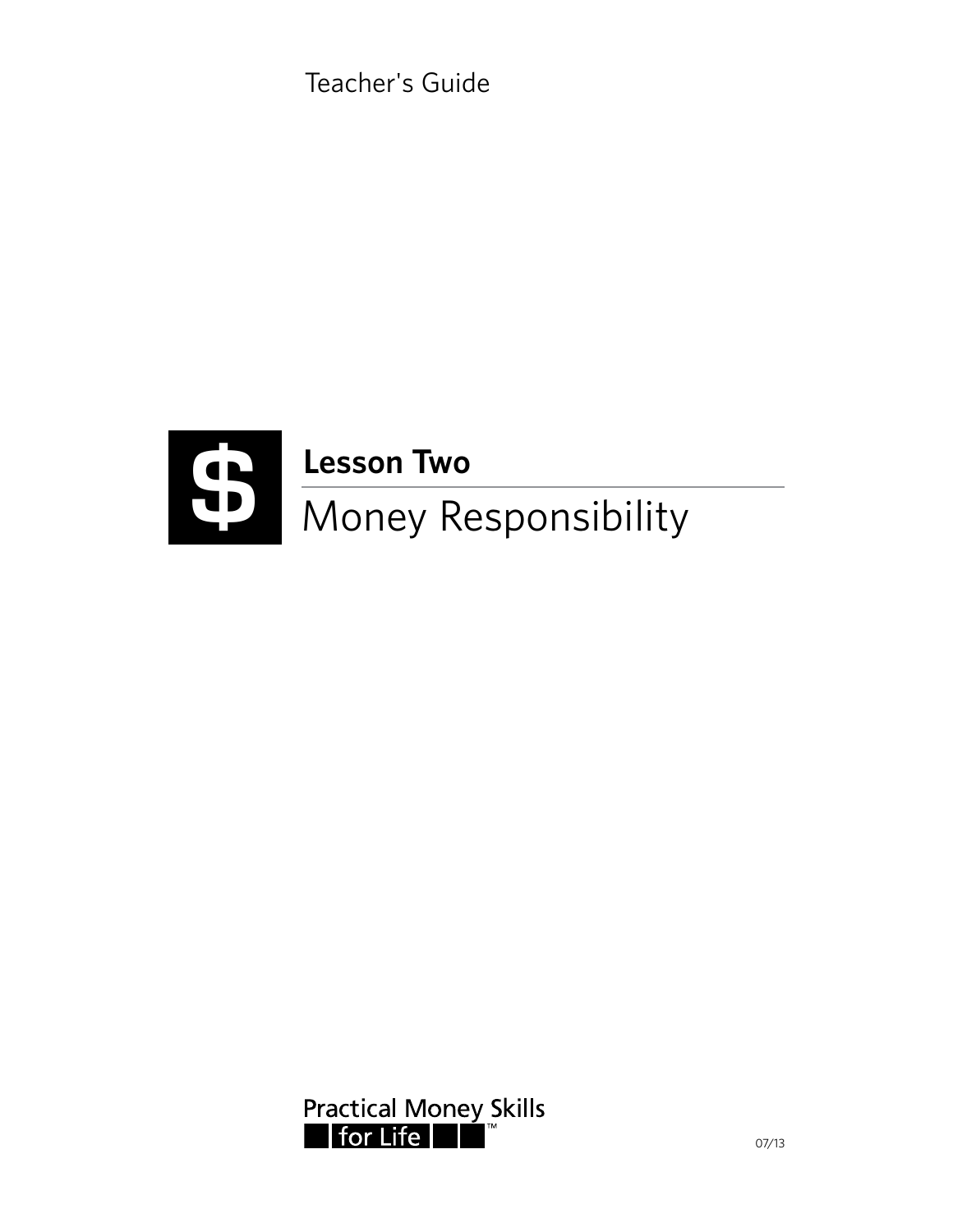|            | government.                                                | The internet is probably the most extensive and dynamic source of information<br>in our society. The following web sites can provide students and others with<br>current information, assistance, and data related to this lesson. Web addresses<br>ending in ".com.nz" are commercial; ".org.nz" are nonprofit; and ".govt.nz" are |
|------------|------------------------------------------------------------|-------------------------------------------------------------------------------------------------------------------------------------------------------------------------------------------------------------------------------------------------------------------------------------------------------------------------------------|
| Sorted     |                                                            | www.sorted.org.nz/                                                                                                                                                                                                                                                                                                                  |
| Money Week |                                                            | www.moneyweek.co.nz                                                                                                                                                                                                                                                                                                                 |
|            | Commission for Financial Literacy<br>and Retirement Income | www.cflri.org.nz/financial-literacy                                                                                                                                                                                                                                                                                                 |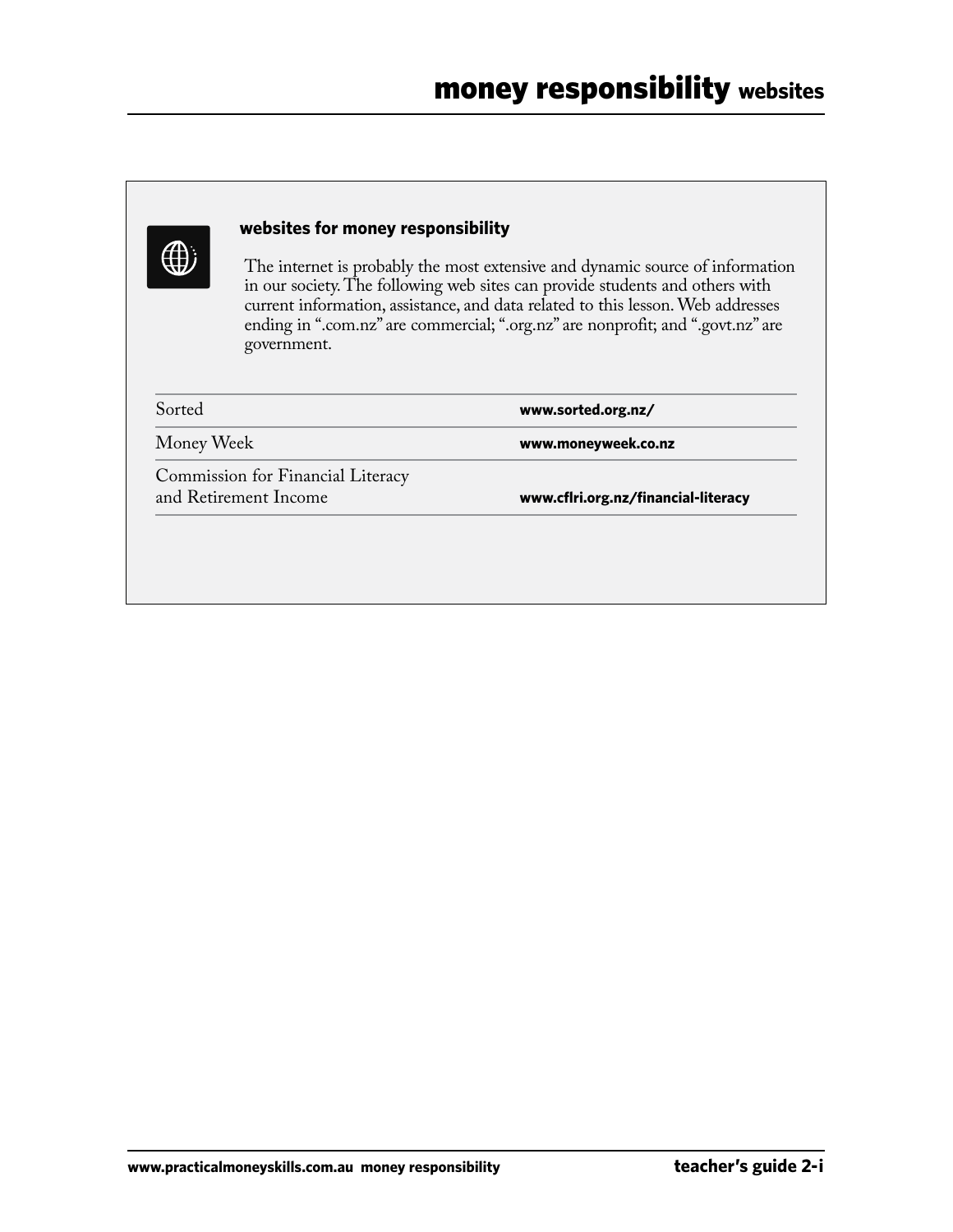#### overview

Successful money management includes keeping records of money spent. This includes having the skills to know how much money is available, how much money has been spent, and how much money must be saved for future needs.

This lesson introduces primary school children to the concept of being responsible for managing money through accurate record-keeping. It provides them with activities that demonstrate the need to be accountable for how they spend and save money.

Failure to keep records and balances can lead to negative outcomes. Students need to understand the effects of their money-related behaviour. Through educational experiences they can learn to be responsible for what they do with their money. This will help them become fiscally responsible adults.

#### goals

Recognise various tools and methods to keep a budget plan balanced. Think about what happens when attention to money is neglected.

#### lesson objectives

- Apply maths skills to balance a spending plan.
- Recognise the importance of keeping purchase records.
- Gain an understanding of spending behaviour outcomes.

#### student activities

- 2-1 Money Choices Discussion Cards Related Worksheet: discussion cards
	- Use pre-written examples to encourage students to think about difficult money situations.
	- Discuss how to handle each situation.

2-2 Overspending

- Consider situations in which students spend more money than is available.
- Help students think about the consequences of overspending.

#### 2-3 Keeping Records

Related Worksheet: keeping records

- Discuss how to organise receipts and keep expenditure pages.
- Explain the importance of other financial records and why they are needed.

#### 2-4 Lesson Two Quiz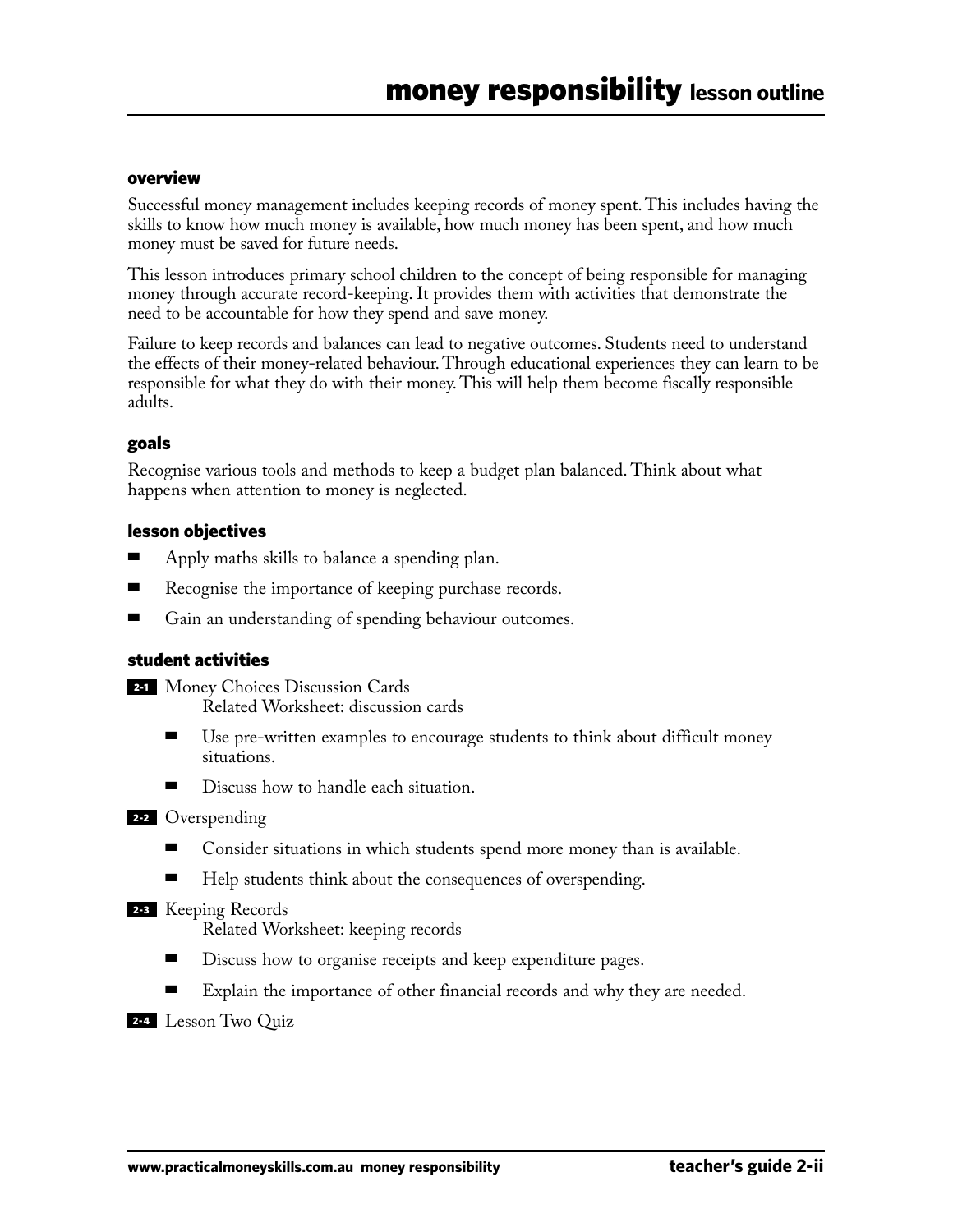## money responsibility **teaching notes**

**student activity 2-1**

#### money choices

This activity encourages students to think about real-life money choices and their results.

- Print money-choice scenarios on 3 x 5-inch index cards.
- Use the prepared situation statements or make your own situations.
- To have more scenarios, let each student make a card about a difficult choice situation they experienced.
- Ask a student to draw a card from the pile of cards and read it to the class.
- Ask the student to tell what he or she would do in this situation.
- Ask the rest of the class for other comments.
- Repeat with other students and choice cards.
- Discuss how these situations are similar to selections that the students make every day.



#### overspending

It is easy to overspend. This activity helps students think about the consequences of spending more money than they have available.

- Ask students if they have ever spent all of their pocket money early in the week and did not have enough left for other expenses later in the week.
- Ask each student to write down a situation where this happened.
- Next, ask the students to write about how they handled the situation.
- Ask the students to share their situations with the class.
- Discuss the impact of poor planning or not staying with a plan.
- Stress the importance of planning and following the plan.
- Explain that this can happen to adults and cause serious money problems.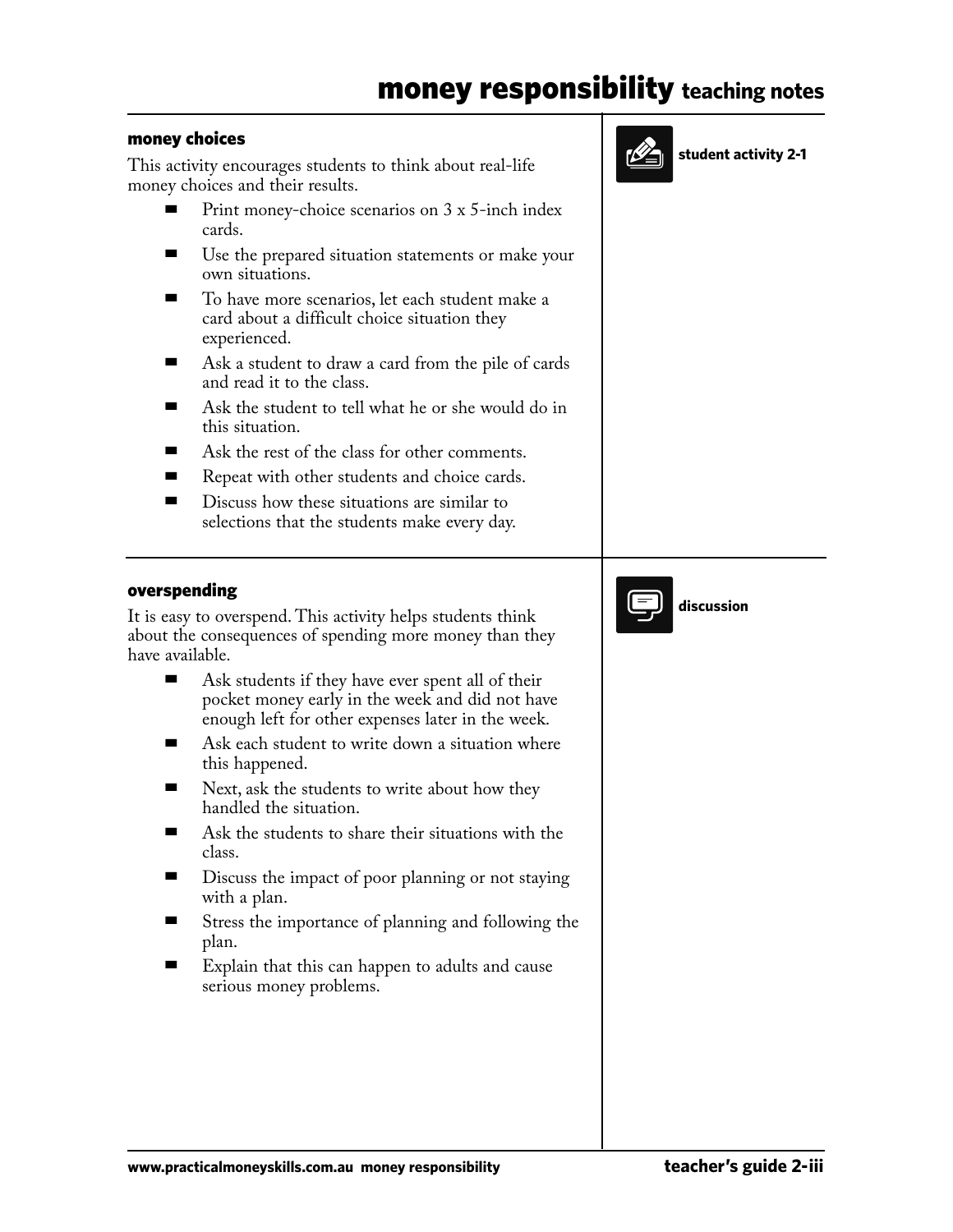# money responsibility **teaching notes**

#### keeping records

Students learn the importance of keeping expenditure records in writing.

- Explain that written expenditure records help us know where our money goes.
- Ask students why it is important to keep receipts from purchases they make.
- List their answers on the board.
- Possible answers: Proof of purchase if they need to return an item, later they know how much they spent, gives them an historical record of their expenditures.
- Discuss methods of keeping receipts.
- List possible places to keep them (for example, a set of envelopes, a shoe box, file folders).
- Explain that the records can help them make adjustments to their spending habits and their spending plans.

#### lesson two quiz



**student activity 2-2**



```
www.practicalmoneyskills.com.au money responsibility teacher's guide 2-iv
```